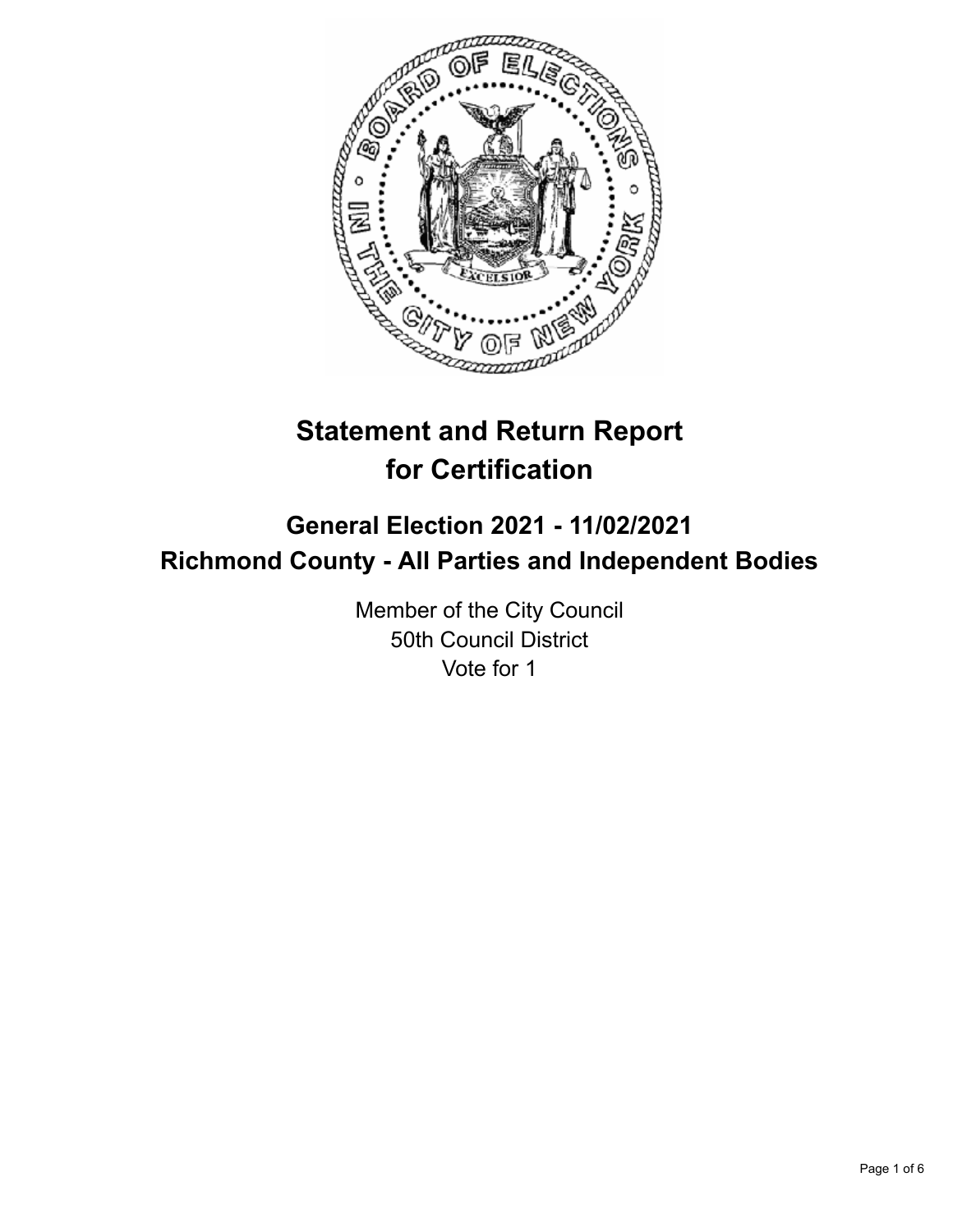

### **Assembly District 61**

| <b>PUBLIC COUNTER</b>                                    | 2,794 |
|----------------------------------------------------------|-------|
| MANUALLY COUNTED EMERGENCY                               | 0     |
| <b>ABSENTEE / MILITARY</b>                               | 111   |
| AFFIDAVIT                                                | 15    |
| <b>Total Ballots</b>                                     | 2,920 |
| Less - Inapplicable Federal/Special Presidential Ballots | 0     |
| <b>Total Applicable Ballots</b>                          | 2,920 |
| SAL ALBANESE (DEMOCRATIC)                                | 808   |
| DAVID M. CARR (REPUBLICAN)                               | 1,625 |
| GEORGE S. WONICA (CONSERVATIVE)                          | 287   |
| SAL ALBANESE (STATEN ISLAND 1ST)                         | 99    |
| UNATTRIBUTABLE WRITE-IN (WRITE-IN)                       | 2     |
| <b>Total Votes</b>                                       | 2,821 |
| Unrecorded                                               | 99    |

### **Assembly District 62**

| <b>PUBLIC COUNTER</b>                                    | 4,445          |
|----------------------------------------------------------|----------------|
| <b>MANUALLY COUNTED EMERGENCY</b>                        | 0              |
| <b>ABSENTEE / MILITARY</b>                               | 215            |
| <b>AFFIDAVIT</b>                                         | 19             |
| <b>Total Ballots</b>                                     | 4,679          |
| Less - Inapplicable Federal/Special Presidential Ballots | 0              |
| <b>Total Applicable Ballots</b>                          | 4,679          |
| SAL ALBANESE (DEMOCRATIC)                                | 1,159          |
| DAVID M. CARR (REPUBLICAN)                               | 2,969          |
| GEORGE S. WONICA (CONSERVATIVE)                          | 237            |
| SAL ALBANESE (STATEN ISLAND 1ST)                         | 157            |
| CALRIS ODOGBILI (WRITE-IN)                               |                |
| FRANK HERBERT (WRITE-IN)                                 | 1              |
| JOSEPH C. BORELLI (WRITE-IN)                             | 1              |
| UNATTRIBUTABLE WRITE-IN (WRITE-IN)                       | $\overline{2}$ |
| <b>Total Votes</b>                                       | 4,527          |
| Unrecorded                                               | 152            |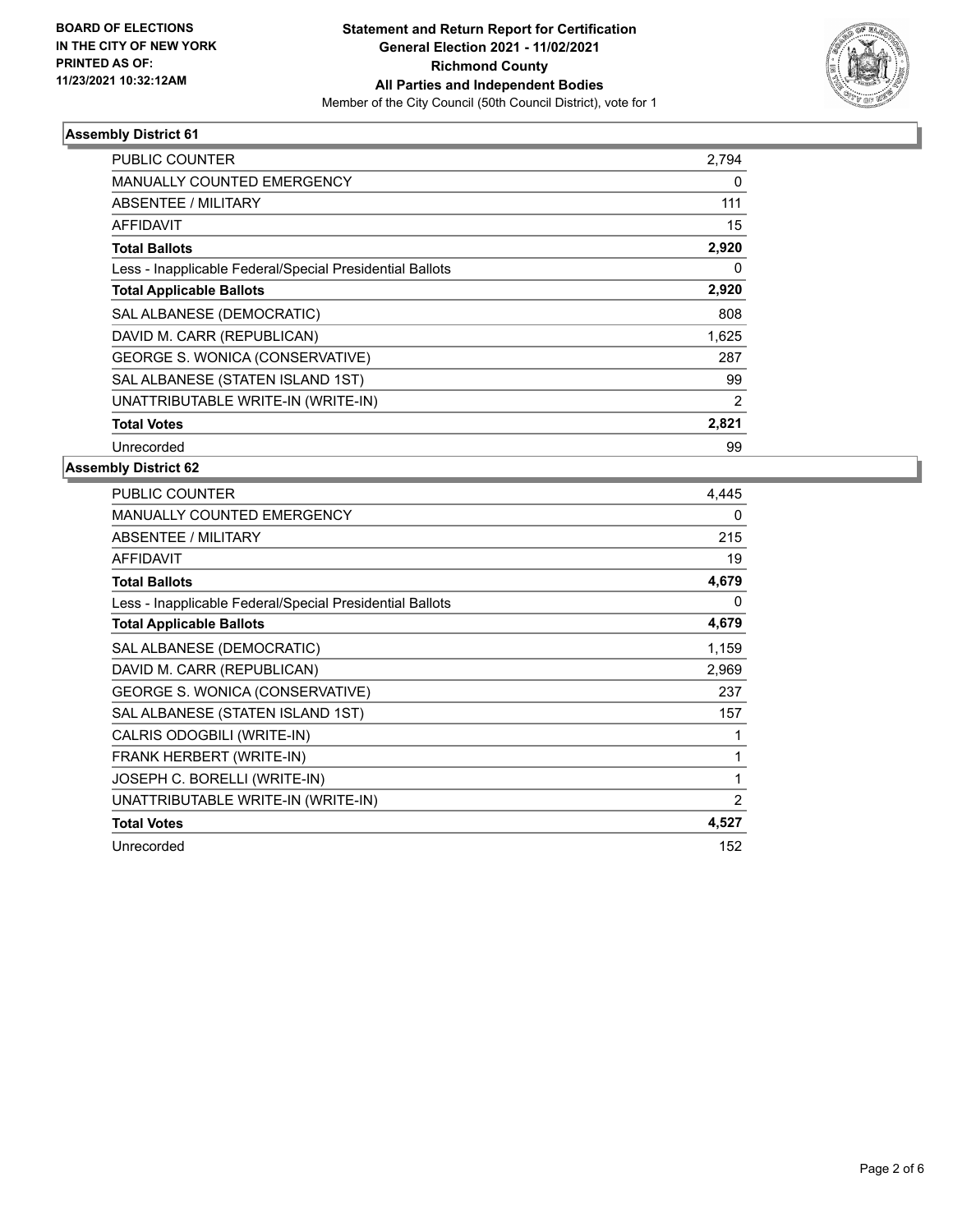

### **Assembly District 63**

| <b>PUBLIC COUNTER</b>                                    | 15,001         |
|----------------------------------------------------------|----------------|
| <b>MANUALLY COUNTED EMERGENCY</b>                        | 0              |
| <b>ABSENTEE / MILITARY</b>                               | 759            |
| <b>AFFIDAVIT</b>                                         | 55             |
| <b>Total Ballots</b>                                     | 15,815         |
| Less - Inapplicable Federal/Special Presidential Ballots | 0              |
| <b>Total Applicable Ballots</b>                          | 15,815         |
| SAL ALBANESE (DEMOCRATIC)                                | 5,009          |
| DAVID M. CARR (REPUBLICAN)                               | 8,461          |
| GEORGE S. WONICA (CONSERVATIVE)                          | 1,297          |
| SAL ALBANESE (STATEN ISLAND 1ST)                         | 450            |
| CHARLES D. FALL (WRITE-IN)                               | 1              |
| DEBORAH L. ROSE (WRITE-IN)                               | 1              |
| JAMEL FRANZ (WRITE-IN)                                   | 1              |
| <b>JASON MAYS (WRITE-IN)</b>                             | 1              |
| JOHN HESHLEY (WRITE-IN)                                  | $\overline{c}$ |
| MARGARET FERONE (WRITE-IN)                               | 1              |
| MARISSA D'ANTONI (WRITE-IN)                              | 1              |
| MARKO KEPI (WRITE-IN)                                    | 1              |
| MATTHEW GUTMAJER (WRITE-IN)                              | 1              |
| MAYA D. WILEY (WRITE-IN)                                 | $\mathbf{1}$   |
| MICHAEL DECILLIS (WRITE-IN)                              | 1              |
| MICHAEL E. WALSH (WRITE-IN)                              | 1              |
| PATRICIA RONDINELLI (WRITE-IN)                           | 1              |
| STEVEN FRANSSEN (WRITE-IN)                               | 1              |
| TIMOTHY KOLLER (WRITE-IN)                                | 1              |
| UNATTRIBUTABLE WRITE-IN (WRITE-IN)                       | 6              |
| UNCOUNTED WRITE-IN PER STATUTE (WRITE-IN)                | 1              |
| <b>Total Votes</b>                                       | 15,240         |
| Unrecorded                                               | 575            |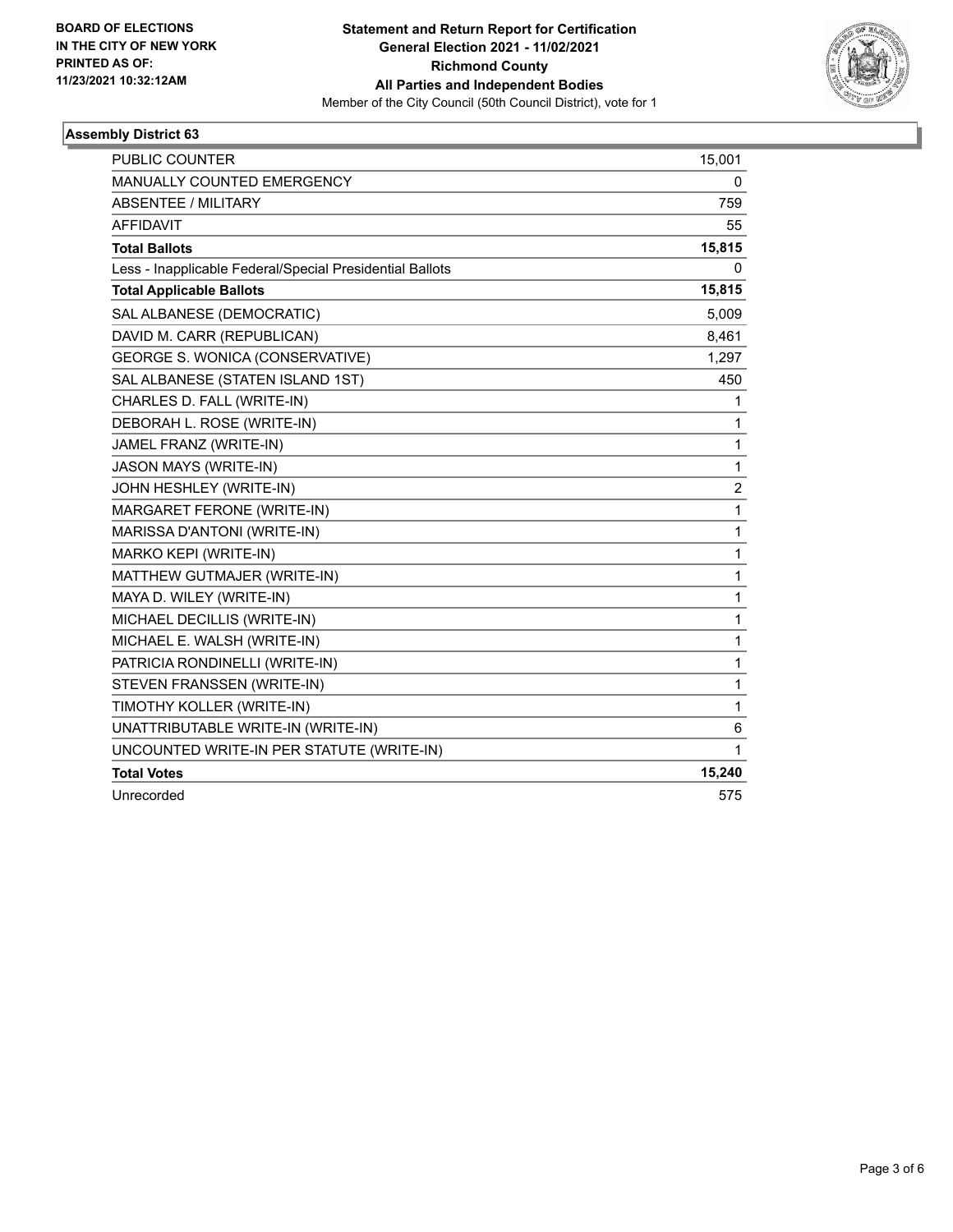

### **Assembly District 64**

| <b>PUBLIC COUNTER</b>                                    | 12,789         |
|----------------------------------------------------------|----------------|
| <b>MANUALLY COUNTED EMERGENCY</b>                        | 0              |
| <b>ABSENTEE / MILITARY</b>                               | 681            |
| <b>AFFIDAVIT</b>                                         | 53             |
| <b>Total Ballots</b>                                     | 13,523         |
| Less - Inapplicable Federal/Special Presidential Ballots | 0              |
| <b>Total Applicable Ballots</b>                          | 13,523         |
| SAL ALBANESE (DEMOCRATIC)                                | 3,685          |
| DAVID M. CARR (REPUBLICAN)                               | 8,231          |
| GEORGE S. WONICA (CONSERVATIVE)                          | 682            |
| SAL ALBANESE (STATEN ISLAND 1ST)                         | 409            |
| AMOY K. BARNES (WRITE-IN)                                | 1              |
| CESAR A. VARGAS (WRITE-IN)                               | 1              |
| DARYL D. MOORE (WRITE-IN)                                | 1              |
| DONALD J. TRUMP JR. (WRITE-IN)                           | 1              |
| EMMA GOLDMAN (WRITE-IN)                                  | 1              |
| ERIC L. ADAMS (WRITE-IN)                                 | $\mathbf{1}$   |
| JAMES LANE (WRITE-IN)                                    | 1              |
| JOSEPH HOTI (WRITE-IN)                                   | 1              |
| JOSH EBERLE (WRITE-IN)                                   | 1              |
| KAMILLAH HANKS (WRITE-IN)                                | 1              |
| MARIETTA CANNING (WRITE-IN)                              | 1              |
| MAX N. ROSE (WRITE-IN)                                   | $\overline{c}$ |
| OLIVIA JOHANNA DRABCZYK (WRITE-IN)                       | 1              |
| PATRICIA RONDINELLI (WRITE-IN)                           | 1              |
| SAMUEL STEINBERG (WRITE-IN)                              | 1              |
| SHAMUS MULLEN (WRITE-IN)                                 | 1              |
| UNATTRIBUTABLE WRITE-IN (WRITE-IN)                       | 3              |
| <b>Total Votes</b>                                       | 13,027         |
| Unrecorded                                               | 496            |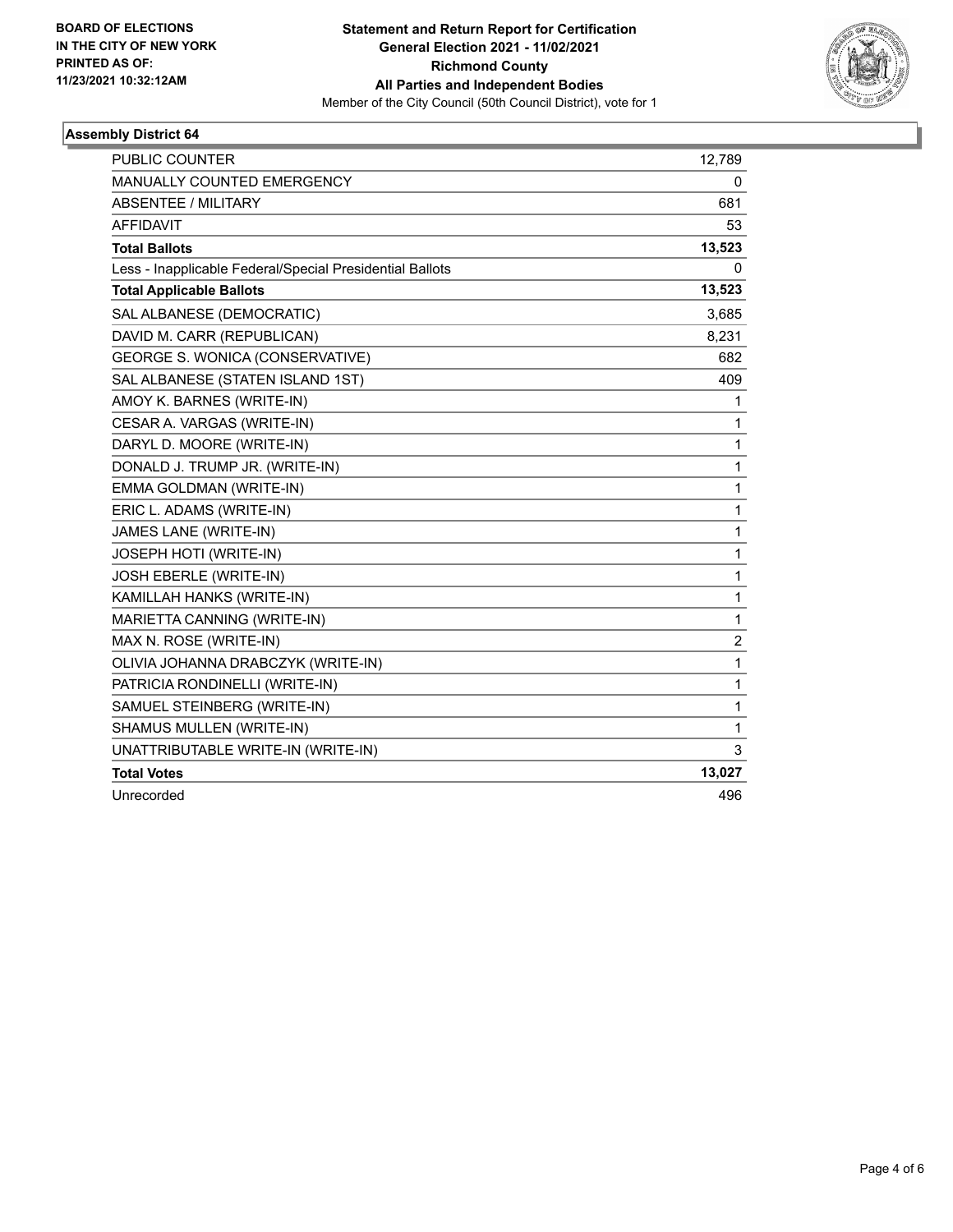

### **Total for Member of the City Council (50th Council District) - Richmond County**

| <b>PUBLIC COUNTER</b>                                    | 35,029       |  |
|----------------------------------------------------------|--------------|--|
| MANUALLY COUNTED EMERGENCY                               |              |  |
| <b>ABSENTEE / MILITARY</b>                               | 1,766        |  |
| AFFIDAVIT                                                | 142          |  |
| <b>Total Ballots</b>                                     | 36,937       |  |
| Less - Inapplicable Federal/Special Presidential Ballots | 0            |  |
| <b>Total Applicable Ballots</b>                          | 36,937       |  |
| SAL ALBANESE (DEMOCRATIC)                                | 10,661       |  |
| DAVID M. CARR (REPUBLICAN)                               | 21,286       |  |
| GEORGE S. WONICA (CONSERVATIVE)                          | 2,503        |  |
| SAL ALBANESE (STATEN ISLAND 1ST)                         | 1,115        |  |
| AMOY K. BARNES (WRITE-IN)                                | 1            |  |
| CALRIS ODOGBILI (WRITE-IN)                               | 1            |  |
| CESAR A. VARGAS (WRITE-IN)                               | 1            |  |
| CHARLES D. FALL (WRITE-IN)                               | 1            |  |
| DARYL D. MOORE (WRITE-IN)                                | 1            |  |
| DEBORAH L. ROSE (WRITE-IN)                               | 1            |  |
| DONALD J. TRUMP JR. (WRITE-IN)                           | 1            |  |
| EMMA GOLDMAN (WRITE-IN)                                  | 1            |  |
| ERIC L. ADAMS (WRITE-IN)                                 | 1            |  |
| FRANK HERBERT (WRITE-IN)                                 | 1            |  |
| JAMEL FRANZ (WRITE-IN)                                   | 1            |  |
| JAMES LANE (WRITE-IN)                                    | 1            |  |
| JASON MAYS (WRITE-IN)                                    | 1            |  |
| JOHN HESHLEY (WRITE-IN)                                  | 2            |  |
| JOSEPH C. BORELLI (WRITE-IN)                             | 1            |  |
| JOSEPH HOTI (WRITE-IN)                                   | 1            |  |
| JOSH EBERLE (WRITE-IN)                                   | 1            |  |
| KAMILLAH HANKS (WRITE-IN)                                | 1            |  |
| MARGARET FERONE (WRITE-IN)                               | 1            |  |
| MARIETTA CANNING (WRITE-IN)                              | 1            |  |
| MARISSA D'ANTONI (WRITE-IN)                              | 1            |  |
| MARKO KEPI (WRITE-IN)                                    | 1            |  |
| MATTHEW GUTMAJER (WRITE-IN)                              | 1            |  |
| MAX N. ROSE (WRITE-IN)                                   | 2            |  |
| MAYA D. WILEY (WRITE-IN)                                 | 1            |  |
| MICHAEL DECILLIS (WRITE-IN)                              | $\mathbf{1}$ |  |
| MICHAEL E. WALSH (WRITE-IN)                              | 1            |  |
| OLIVIA JOHANNA DRABCZYK (WRITE-IN)                       | 1            |  |
| PATRICIA RONDINELLI (WRITE-IN)                           | 2            |  |
| SAMUEL STEINBERG (WRITE-IN)                              | 1            |  |
| SHAMUS MULLEN (WRITE-IN)                                 | 1            |  |
| STEVEN FRANSSEN (WRITE-IN)                               | 1            |  |
| TIMOTHY KOLLER (WRITE-IN)                                | 1            |  |
| UNATTRIBUTABLE WRITE-IN (WRITE-IN)                       | 13.          |  |
| UNCOUNTED WRITE-IN PER STATUTE (WRITE-IN)                | 1            |  |